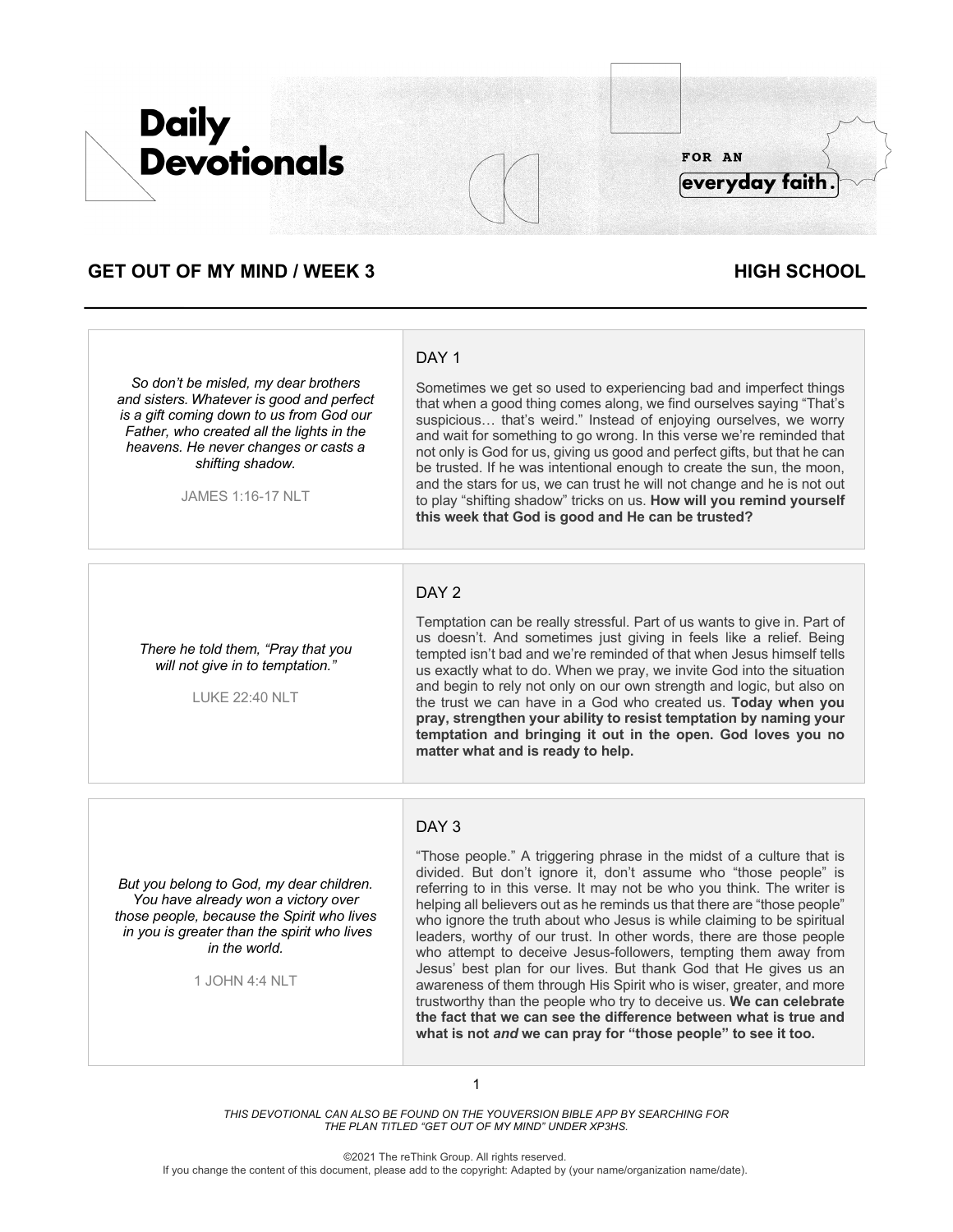#### DAY 4

*For all that is in the world—the desires of the flesh and the desires of the eyes and pride of life—is not from the Father but is from the world.* 

1 JOHN 2:16 NLT

We can trust that God wants a better life for us than we want for ourselves. That's not the easiest thing to believe, especially in light of an invisible God who "seems" out of touch with culture. It's human nature to desire the things we can see and the things that give us popularity and importance on earth, and there is nothing wrong with that. However, when the temporary treasures–the cool, the beautiful, the trending, the fame–are the things we desire more than anything else, we risk falling victim to our greatest temptations. The things that are from God last forever and are worth pursuing with even more energy than the things we pursue on earth. **Talk to your Small Group Leader about the areas in your life you can reprioritize to put more focus on the things that matter to God.**

## DAY<sub>5</sub>

*Give us each day the food we need, and forgive us our sins, as we forgive those who sin against us. And don't let us yield to temptation.*

LUKE 11:3-4 NLT

One of the most quoted and well-known passages of the Bible might also be one of the most misunderstood. Some call it the "Our Father." Here, Jesus gives this prayer to Jesus followers as an example of how to pray. At the heart of his prayer is an invitation that, when we're not careful, is easy to respond to with "nah, I'm good on that Jesus." This prayer invites us to live a life of moment-by-moment reliance on God, not ourselves. As we trust God to provide for our physical needs, we also acknowledge our need for his presence in our relationships with others, and in the internal challenges we face with ourselves.

#### DAY<sub>6</sub>

#### *Written by Kaylee, age 18, from Rochelle, Illinois, USA*

*When I said, "My foot is slipping," your unfailing love, LORD, supported me.*

PSALM 94:18 NIV

Temptation is something that stalks all of us daily. I find myself being tempted all the time by both the big and little stuff. Many times, it's related to wanting to make or keep friendships. A friend will say "Hey Kaylee, I found this great movie; we should watch it!" I know what happens in the movie. I know I really shouldn't sit down and watch it, but I want to because I want to be friends with that person. As I have gotten older and have made and lost friends, the reality is that God is really the only friend that will be there for me 24/7/365. So, when that particular temptation rolls around, I have to first tell myself, no, and then I need to have the courage to speak up. Temptation is hard to overcome because we aren't usually tempted by things that we don't need or care about; we are tempted by the things we want most, like being close to others or being loved. God knows this and wants to support us! **He will support us during those moments when we know we shouldn't do something. When you are slipping, call out, because I know the Lord will catch you.**

*THIS DEVOTIONAL CAN ALSO BE FOUND ON THE YOUVERSION BIBLE APP BY SEARCHING FOR THE PLAN TITLED "GET OUT OF MY MIND" UNDER XP3HS.*

©2021 The reThink Group. All rights reserved.

If you change the content of this document, please add to the copyright: Adapted by (your name/organization name/date).